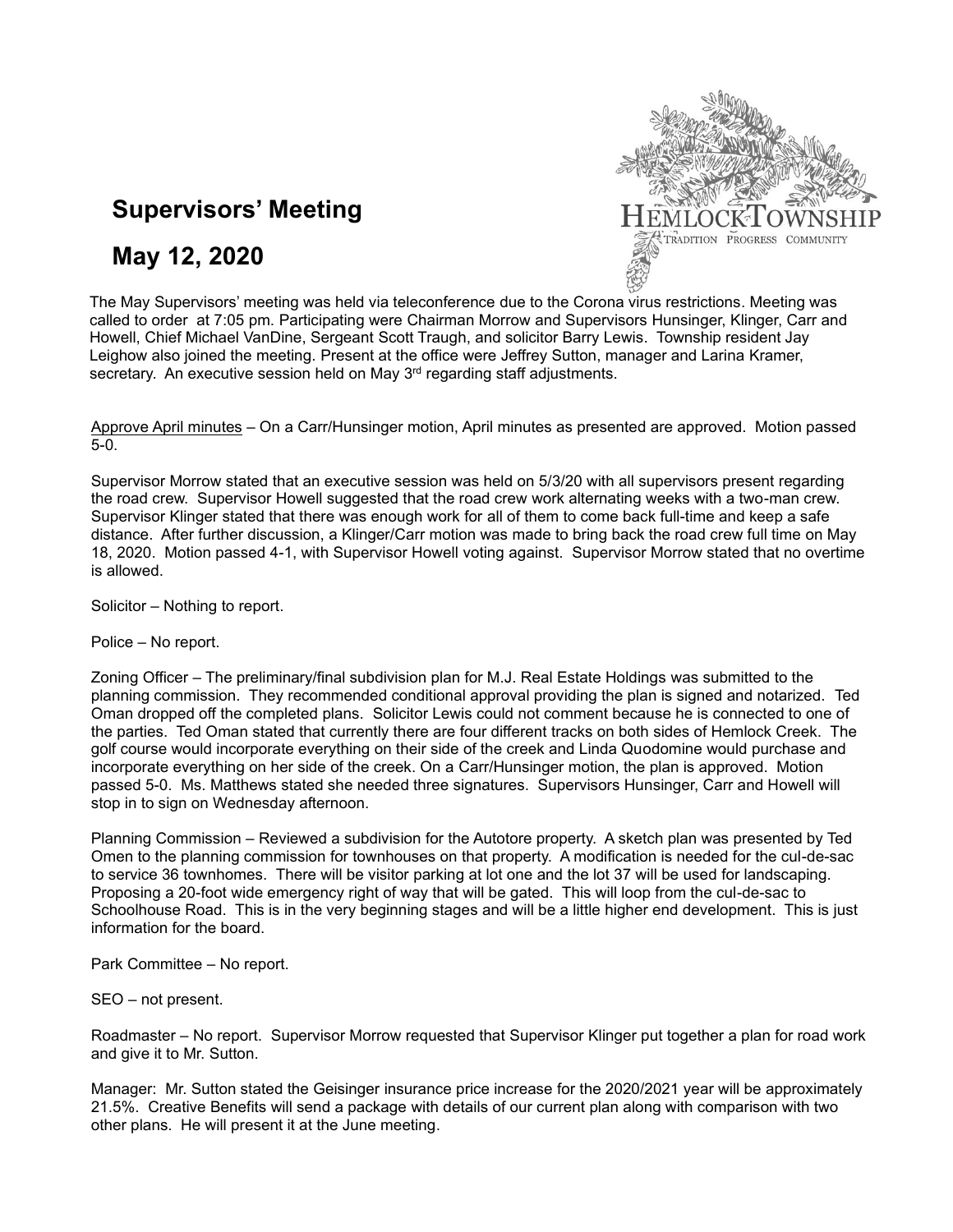Sunnyside Ave. – The loose gravel has become a problem. There was a second fall victim, an elderly lady, that fell on the loose gravel. Mr. Sutton says it needs to be fixed and told Supervisor Klinger it should be one of the first projects addressed when he returns on May 18<sup>th</sup>.

The township will not be reimbursed by FEMA for cleaning expenses and supplies. We did not spend enough to meet the threshold for funding.

Mr. Sutton did a comparison of last year's and this year's real estate taxes and found we are down by \$31,300. We will not be collecting as much EIT and LST taxes because of people being unemployed during the virus shut down. This has also affected the collection of police fines. We probably will see the real estate taxes come in later in the year.

Mr. Sutton read the financial report. See attached.

#### **Citizen's Comments:**

**Jay Leighow, Maggie Springs**:Mr. Leighow asked why residents cannot have private contractor do road dust oil work on township roads. Solicitor Lewis stated that it is not allowed because there would be no one to oversee if the work is allowed. Supervisor Klinger will find out who wants road dust oil work done at the cost of the resident. After further discussion, a Carr/Klinger motion was made to advertise dust oil work in the paper using last year's price. The township will make up the difference if the price is higher this year. Payment will have to be made to the township no later than June 5<sup>th</sup>. Motion passed 5-0.

#### **Old Business:**

1. **Streetlights** – Mr. Sutton received the cost estimates for adding streetlights to the intersection of Mall Boulevard and Frosty Valley Road and Mall Boulevard and Schoolhouse Road. The cost is \$3500 each to put them in and a \$25.00 to \$30.00 monthly bill per light. The intersection of Buckhorn and Schoolhouse Road would be the same as above. Supervisor Carr asked if the cost of any of these lights could be passed on to the residents or businesses. Mr. Sutton stated that the Buckhorn/Schoolhouse cost could be passed on to the resident's, but the other intersections would have to be paid by the township. On a Carr/Klinger motion, it was decided to table this and discuss it at budget time in September. Motion passed 5-0.

#### **New Business:**

- 2. **Executive Session** The executive session that was held on May 3<sup>rd</sup> (discussed above) should have included two civil issues that will be turned over to our insurance company.
- 3. **Warehouse Bond Reduction** The warehouse has requested a bond reduction from \$3,141,548.30 to \$1,545,353.30. The township engineer did a site visit and agreed that a reduction is acceptable. On a Hunsinger/Klinger motion, authorization is given for the bond to be reduced. Motion passed 5-0. Supervisor Morrow will need to sign the document.
- 4. **Dynamic Engineering – Matt Mazzella** Due to the current economic situation, Mr. Mazzella requested a six-month extension for the hotel and restaurant being developed by Mr. Faust. On a Klinger/Hunsinger motion, request is granted. Motion passed 5-0.
- 5. **Employee Handbook – Healthcare Amendment**  Mr. Sutton stated that he spoke to a Medicare specialist at Creative Benefits regarding reimbursing employees for Medicare costs. Because the township now has more than twenty employees, we are not allowed to reimburse anyone. The township has two employees that are receiving this compensation. Mr. Sutton was told to put some wording in the township handbook stating that the two employees are grandfathered in, but after May 12<sup>th</sup> it cannot be offered to anyone else. Mr. Sutton read the following language to include in the handbook: "The